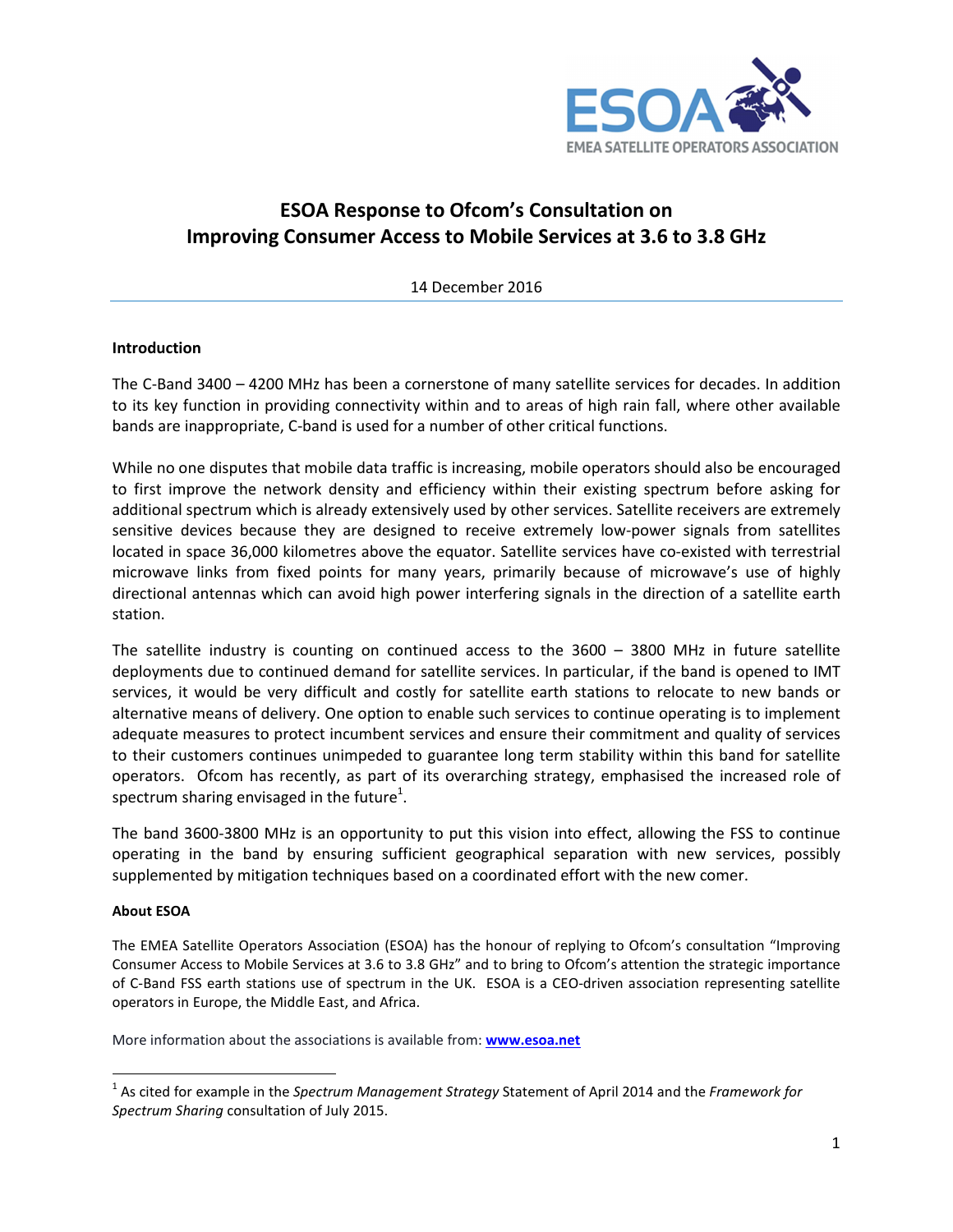

#### **Question 1: Do you have any comments on the use of the 3.6 to 3.8 GHz band by existing services?**

The 3600 - 3800 MHz band is currently used by several services including the Fixed Satellite Service (FSS). FSS Earth Stations ("FSS-ES") are bringing significant economic benefit to the UK. In a world powered by demand for information, access to the internet has become increasingly important. Advances in access technology and High Throughput Satellites (HTS) have made accessing the internet over satellite services a reality, resulting in further growth in data traffic using the 3600-3800 MHz spectrum due to the coverage attributes that C-band<sup>2</sup> provides today. Most of the world's coverage via C-band is anchored through FSS-ES which are based in Europe and the UK, and is used for intercontinental links and links with high reliability requirements (including broadcast distribution and TT&C).

Satellite operators rely heavily on C-band because it has a number of advantages over other frequency bands. These advantages include:

- **Reach**. The large geographic coverage area of C-band satellite beams allows for whole regions or continents to be connected – resulting in a very cost-effective communications network.
- **Resilience**. C-band is resistant to rain fade. While services in higher frequencies sometimes experience degradation of their signal, services provided in C-band offer extremely high reliability, even during heavy rain.

These are key reasons why many UK companies use C-band spectrum to provide services globally, particularly in equatorial regions in Asia, Africa and Latin America. C-band also enables coverage of almost one third of the Earth with a single beam. A customer with sites all over Africa can use one broadcast outbound carrier to cover all sites, reducing costs of having to uplink onto multiple beams.

This brings strategic advantages to the UK, since the data traffic that is being served by millions of users worldwide eventually breaks out from a UK based teleport operating in the 3600 – 3800 MHz band, bringing expertise and data management services to the UK economy. This also has a strategic advantage to satellite operators, since one of the main reasons why such FSS-ES exist in the UK and elsewhere in Europe is due to the strong high throughput fibre infrastructure. In fact, the UK is truly considered as one of the major fibre hubs in the world, which makes it ideally suited to be a satellite hub too.

Currently, 84 MHz of the 3600-3800 MHz spectrum band is assigned to UK Broadband (3605-3689 MHz) allocated along with satellite FSS services and Fixed Services (FS). Ensuring growth and coexistence without harmful interference between terrestrial wireless services and FS/FSS users in C-band 3600 - 3800 MHz will become critical and should be considered a priority for Ofcom. This is not only a licensing issue but also an issue where appropriate regulatory mechanisms should exist to ensure regulatory stability and a transparent dialogue between existing users and newcomers, with Ofcom's support and if necessary arbitration.

l

 $^2$  Satellite transmissions in C-band frequencies (3400-4200 MHz downlink and 5850-6725 MHz uplink)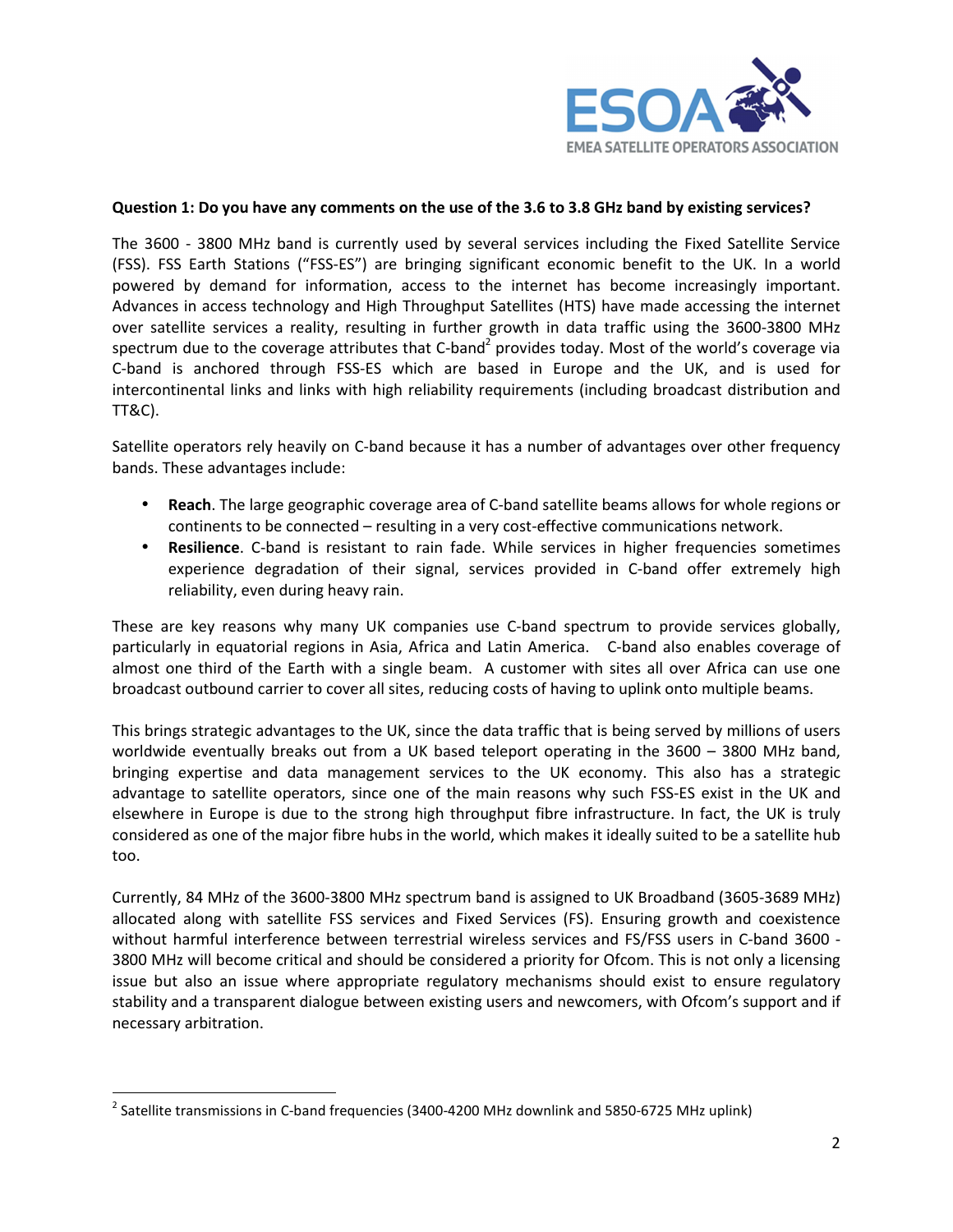

For instance, several studies have been conducted in the ITU-R Reports M.2109, S.2199 and S.2368 showed that sharing between IMT-Advanced systems and geostationary satellite networks in the fixedsatellite service in the 3600-3800 MHz frequency bands is not feasible in the same geographic area. ESOA has long argued that the use of C-band by IMT systems is not practical. If however this band is to be made available for mobile broadband systems, then mobile broadband should be required to co-exist with FSS operations. ESOA considers that a key priority is the continued sustainable and viable spectrum access to the band 3600-3800 GHz band for the FSS to deliver existing and planned services. The satellite industry is innovating and increasing its role and impact on communications and this requires continued access to the spectrum in which it is currently operating and for existing satellite spectrum allocations to be safeguarded. It is therefore imperative that the needs of the satellite communications industry for viable access to C-band spectrum as allocated by the ITU are considered and addressed by Ofcom.

# **Question 2: Do you agree with our identification of a trend towards the use of mobile in the 3.6 to 3.8 GHz band?**

There have been attempts made by operators over the last few years to provide a successful mobile business in the band 3400-3800 MHz, in the UK and many other countries. In the majority of cases, these attempts have not been successful, and as a consequence business plans have had to be modified (for example to focus on *fixed* wireless access, as in the case of the UK) and in other cases licences have been returned to the regulators due to lack of use. In the meantime, the FSS has continued to make use of this band for receiving earth stations, supporting high value applications throughout the world. Given the poor record of the mobile community in using this band, it seems incongruous to start removing or restricting incumbent services, as this would risk leaving an empty band.

Nevertheless, ESOA recognises that the demands for access to the band 3600-3800 MHz by the mobile community have not gone away and the fact that this band is now touted as a 5G mobile band is again raising the expectation that this band will be an important band for mobile broadband. Furthermore, the interest in this band is in part driven by the European Commission adopted Decision in 2008/411/EC, amended by Decision 2014/276/EU Decision related to the band 3400-3800 MHz. This Decision seeks to harmonise the conditions for the availability and efficient use of the 3400 to 3800 MHz frequency band for terrestrial systems in relation to the 3600 to 3800 MHz on a shared basis. ESOA notes that Ofcom has made explicit reference to this EC Decision in Annex 6 of the consultation document. ("Any award of the 3400 MHz to 3800 MHz band has to be compliant with the Commission Decision." From paragraph A6.32)

While we take a pragmatic approach to the identification the 3600 – 3800 MHz band for mobile services, we emphasize that Article 1 of the EC Decision states: "This Decision aims at harmonising, without prejudice to the protection and continued operation of other existing use in this band, the conditions for the availability and efficient use of the 3400-3800 MHz band for terrestrial systems capable of providing electronic communications services."

Article 2 of this Decision repeats: "**Without prejudice to the protection and continued operation of other existing use in this band**, Member States shall designate and subsequently make available, **on a**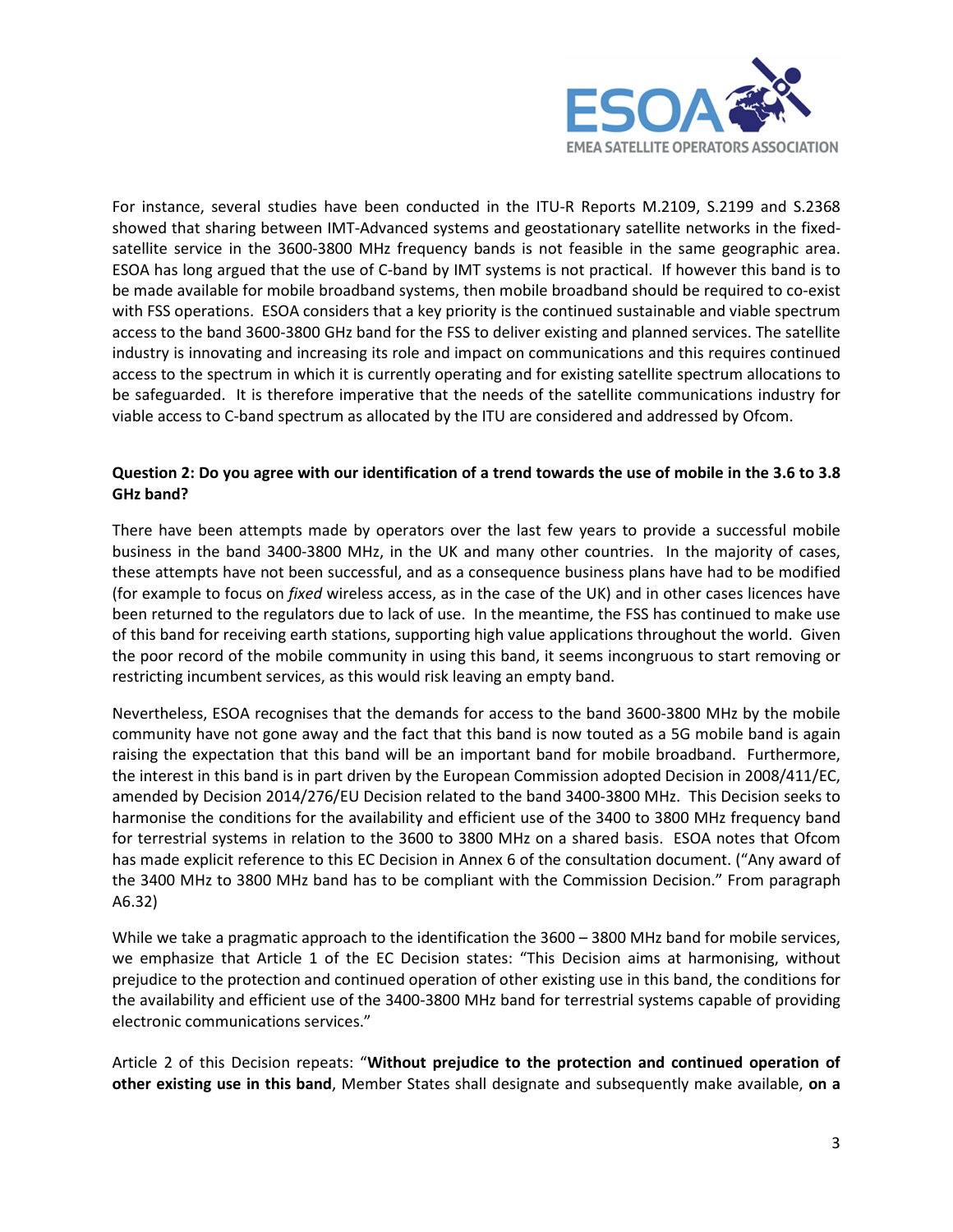

**non-exclusive basis** the 3400-3800 MHz frequency band for terrestrial electronic communications networks, in compliance with the parameters set out in the Annex..."

The designation and making available of the 3400 - 3800 MHz band in accordance with the Commission Decision recognizes the fact that there are other existing applications within these bands – such as FSS services – and does not preclude the future use of these bands by other systems and services to which these bands are allocated in accordance with the ITU Radio Regulations (designation on a non-exclusive basis). In consideration of the requirements of the EC Decision, only Option A proposed by Ofcom appears to be consistent. Option B as proposed by Ofcom does not appear to be consistent with the requirements of this Decision.

In any case, for existing users through Permanent Earth Station (PES) authorization, Option A (the Retain option) is preferred over Option B (the Remove option). However it is unclear to what extent the licensing fees would change for Option A. Depending on the methodology used there is a potential for a very high increase in licensing fees to existing FSS PES users. If the fees are excessive, both options would ultimately have the same effect - removing FSS earth stations from the band - contrary to the requirements of the EC Decision, leading to a negative impact on the overall benefits from use of the band in the UK.

# **Question 3: Do you agree with our high level proposal to make 116 MHz within the 3.6 to 3.8 GHz band available for mobile and 5G services, bearing in mind our statutory duties and the high level trends we have identified?**

This consultation proposes to make the upper part of the 3600 to 3800 MHz available for future mobile services including 5G. This would entail awarding for mobile use the remaining 116 MHz of the band which is not already assigned to UK Broadband. Whilst we acknowledge Ofcom's intention here, we do like to emphasize that this identification should not preclude the use of this frequency band by any application of the services to which the band is allocated and does not establish priority in the ITU Radio Regulations.

In addressing issues of spectrum management, Ofcom operates under a legal and regulatory framework which is set out in more detail in Annex 6 of this consultation. In pursuit of these policy objectives, Article 8 of the Framework Directive (as part of the EU regulatory framework on electronic communications) requires Ofcom to apply objective, transparent, non-discriminatory and proportionate regulatory principles by (amongst other things) ensuring that, in similar circumstances, there is no discrimination in the treatment of undertakings providing electronic communications networks and services; safeguarding competition to the benefit of consumers; and promoting efficient investment and innovation in new and enhanced infrastructures. Some of these policy objectives are reflected in the 2003 UK Communications Act (as amended).

Therefore, we believe that identifying ways to allow the incumbents such as FSS-ES to continue to operate, will result in a more efficient use of the spectrum and greater benefits for UK citizens and consumers. We also believe that making this band available on a shared basis amongst mobile service operators has the potential to help fulfil Ofcom's duties regarding competition and innovation.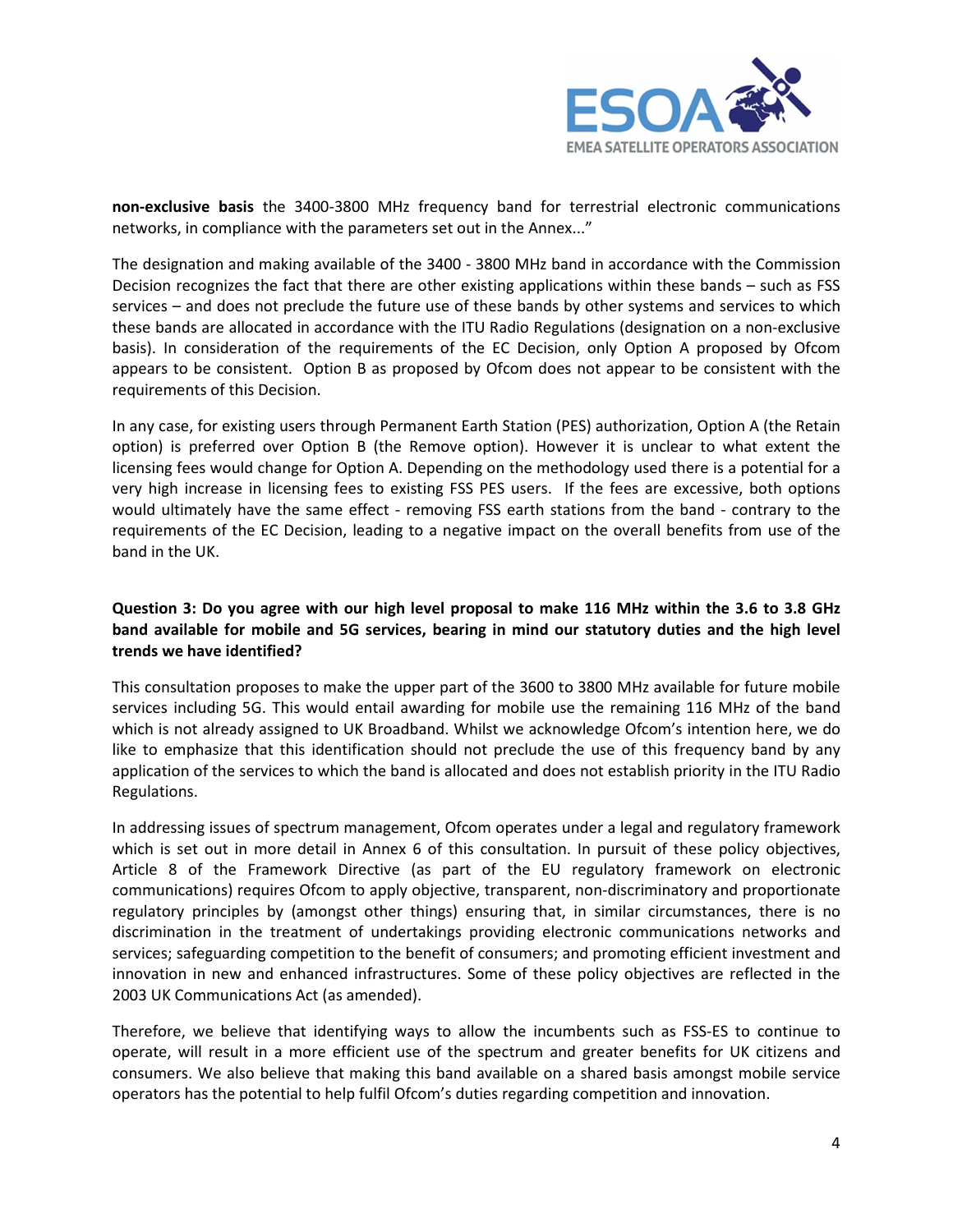

# **Question 4: Do you agree with our general approach regarding spectrum currently licensed to UK Broadband?**

UK Broadband already provides terrestrial electronic communications services in this band, and by authorising their current use on a shared basis with respect to FSS earth stations, Ofcom has essentially complied with the decision on harmonisation in the 3400 to 3800 MHz band. We note that UK Broadband has stated that it intends to expand its services, to include future mobile broadband services.

# **Question 5: Do you agree with our assumptions, methodology, and conclusions with regards to potential coexistence between mobile and existing fixed links and satellite earth stations? Please refer to annex 5 for further details.**

We agree with the proposal for adopting two different interference thresholds for long term and short term thresholds. However we would like to point out that based on the results shown in Table 3 of Annex 5, these only indicate possible interference into FSS-ESs that are in close proximity to London but do not provide a full accurate assessment.

We also note with interest that the Transfinite analysis shows that there is potential to deploy small cells reasonably close to satellite earth stations on a co-channel basis, provided that adjustments are possible for the location of the base stations and for the antenna orientation. We believe that the right level of geographical separation and other mitigations can reduce the burden on mobile deployment while ensuring regulatory compliance with interference management criteria. For many years the mobile community has been seeking access to this band on the basis that they can share with FSS earth stations, so the onus should be on the mobile operators to take the necessary actions to ensure that they can meet the interference criteria.

Based on the above, we could therefore envisage a hybrid method that could be adopted by Ofcom, where a realistic geographic separation is applied, but on a case by case basis where geographical separation is calculated based on the elevation angle of the FSS-ES and provided that the necessary adjustment are made to the orientation of the base station antenna. Another element that could be incorporated into such a hybrid method is the use of mitigation techniques proposed by Transfinite in regards to site shielding and antenna dimensioning at the satellite earth stations. Such measures could be effective in optimising the deployment of small cells in the vicinity of earth stations. However it must be noted that such a mitigation technique is not possible in bands above 3800 MHz where the use of FSS-ES is much more extensive.

#### **Question 6: Do you have a view on any of the two options we identified?**

ESOA believes that both options do not fully address the concern of the FSS-ES operator. If we would have no other option, we would prefer to have the retain Option A (or a hybrid solution). However we are concerned that this option is linked to a review of licensing fees. Presumably this would mean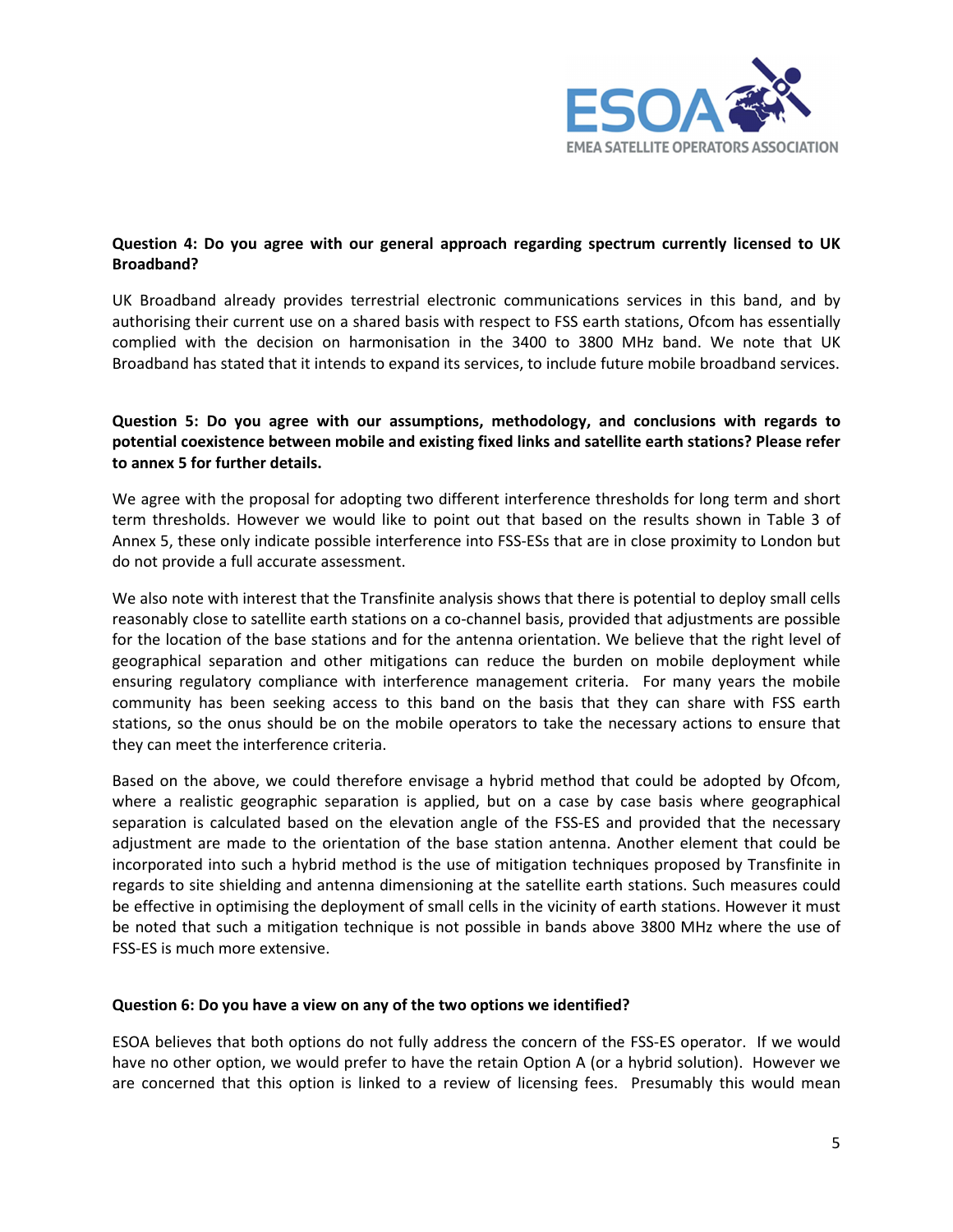

higher licensing fees which would penalize an incumbent that is operating an FSS-ES. A large increase in licence fees could lead to the same result as option B - removal of existing earth stations.

ESOA generally supports Option A, provided that new mobile licenses are subject to terms and conditions aimed at preventing interference to existing licensed satellite earth station receivers that are recognized under PES licenses and RSA.

Ofcom suggests (para 9.8) that this policy "would likely be combined with policies that could eventually allow for more extensive use of mobile resulting from incremental reductions in usage in this band by fixed links and satellite earth stations". While we would accept a policy under which an earth station licensee could *voluntarily* accept a "lower benchmark spectrum quality", we would oppose any policy with mandated acceptance of lower spectrum quality for earth station operators.

If coexistence is possible and the geographical separation are adequate given the relatively low FSS-ES deployment in this band in the UK, there is no need to adopt a policy of *mandatory* incremental reduction as in effect this would be the application of the "Remove" option (Option B) as set out by Ofcom. If interference is mitigated then FSS and MS services should be allowed to operate together within the band and fulfil Ofcom's stated goal of efficient use of spectrum.

On the other hand ESOA believes that Option B is very surprising and is a damaging proposal by Ofcom, as it goes against Ofcom's statutory duties to protect incumbent services and encourage competition, and this may be contrary to the requirements prescribed by the EC Decision. Satellite earth station operators may have only a limited or indirect ability to choose which frequencies they receive from the entire 3400 - 4200 MHz C-band. This is because they need to connect to a transmitter, often in other continents, via a satellite. The frequencies used may be determined by the operators of the transmitting station (the satellite operator) based on the propagation characteristics of the bands or availability of satellite capacity, or due to coordination constraints with other space systems.

The exact commercial agreements, and technical constraints, shared among these parties will vary from case to case. In some cases, the frequencies to be used may also change from time to time, leading some earth station operators to seek flexibility to access the entire C-band.

Therefore Option B is not supported by ESOA.

# **Question 7: Do you have any quantitative evidence on the costs and benefits associated with the options? This include costs for existing users and/or consumers of existing services associated with potential changes, and benefits to UK consumers in gaining access to mobile services in this band.**

ESOA is aware of studies presented by the mobile community during the study cycle towards WRC-2015 that have looked at the economic aspects of the use of the C-band for mobile broadband (e.g. Plum, Frontier Economics). Such studies have suggested that very high economic benefits would arise from the use of the C-band by terrestrial mobile systems. However, we would like to bring to the attention of Ofcom a research conducted by VVA, a Brussels-based consultancy, which discovered that the claims being made in such studies are based on a flawed methodology, including: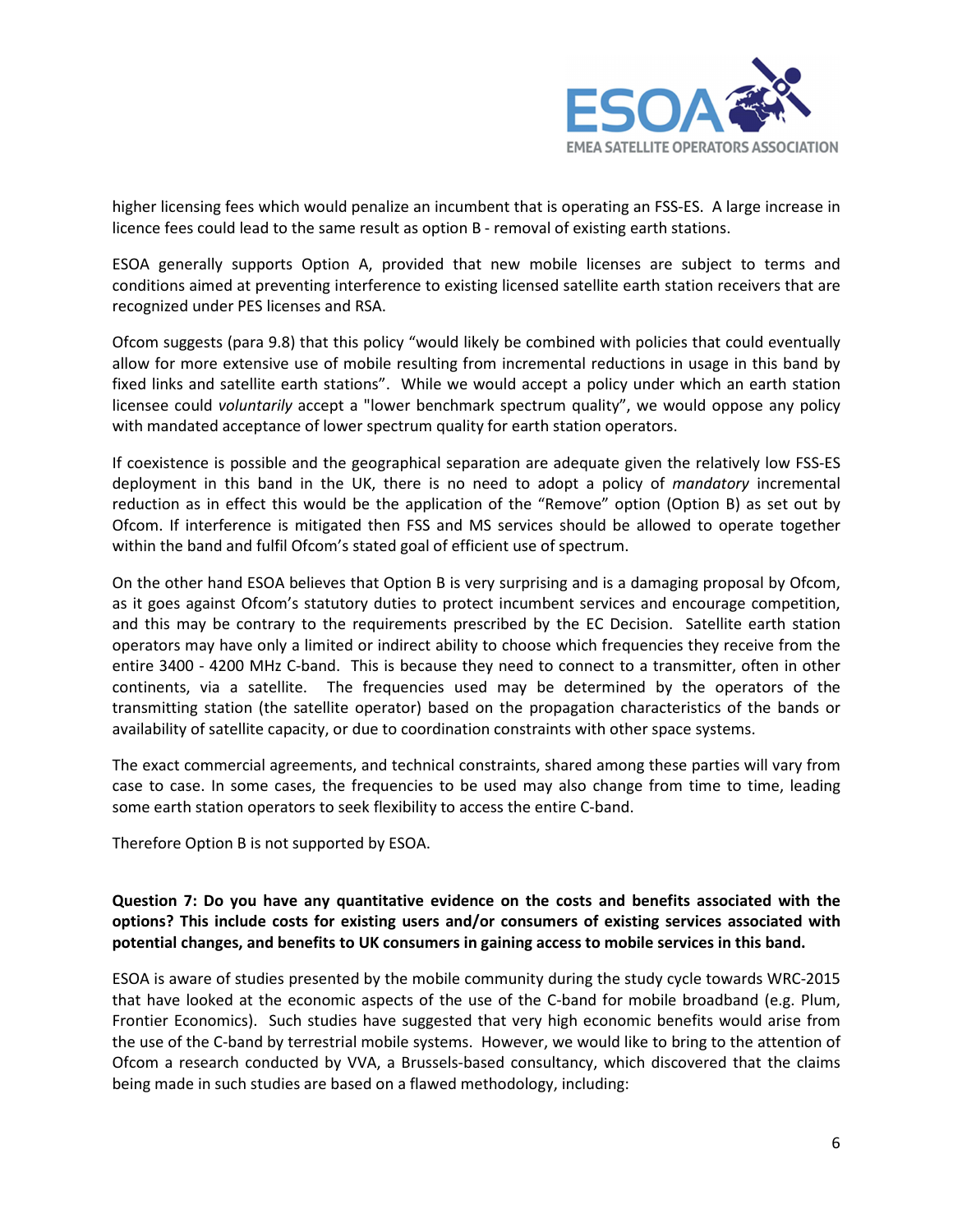

- The impact on existing C-band users and the stakeholders they serve is ignored;
- Economic benefits are overestimated by using auctions on 2.6 GHz a band with different characteristics - as a benchmark for spectrum value rather 3.5 GHz auction values;
- Country specific factors, obtained by using an inaccurate calculation approach, further inflate spectrum value for many countries used as case studies. Wrong quantifications are then extrapolated for considered regions. These two errors generate a multiplier effect that leads to further overestimating calculated benefits;
- Efficiency gains deriving from the usage of alternative methods to provide capacity are expressed qualitatively but are not quantified. Alternative options to C-band for spectrum usage are ignored.

For Ofcom's reference the result of the study can be found here.<sup>3</sup>

As mentioned above, recent attempts in the UK and elsewhere to build a successful mobile broadband business in this band in the UK and elsewhere have not been successful. Even though the band 3.4-3.8 GHz is now labelled as a "5G" band, there is still doubt as to whether a successful business model can be developed. With this evidence it appears that the benefits of mobile broadband in this band are not so significant as suggested by some in the industry (vendors in particular).

Any (new) studies concerning the costs and benefits associated with the options as proposed by Ofcom would therefore have to be assessed very carefully, talking the elements, as indicate above, into account.

# **Question 8: Do you have any other suggestions that would allow widespread 5G availability using the 3.6 to 3.8 GHz band across the UK while allowing certainty for at least some existing users to continue to provide the benefits currently provided by use of the 3.6 to 3.8 GHz band?**

ESOA does not agree with the formulation of the question, as it seems Ofcom is already assuming that some existing users cannot continue to use the band. For our response below we are interpreting the question as follows: "**Do you have any other suggestions that would allow widespread 5G availability using the 3.6 to 3.8 GHz band across the UK while allowing certainty for existing users to continue to provide the benefits currently provided by use of the 3.6 to 3.8 GHz band?"**

FSS services have been successfully sharing with the FS in many places with point-to-point applications. IMT are characterized by a large number of base stations and user terminals, and we would encourage Ofcom to implement a policy where mobile services are using existing spectrum more efficiently rather than identifying new spectrum. Therefore, ESOA is of the view that there is no need to only allow *some* existing users to continue operation. Instead, Ofcom should endeavour to allow all existing 3600-3800 MHz users to continue to provide service in that band. Existing services should be grandfathered and protected.

l

<sup>3</sup> http://www.vva.it/content/Upload/cband\_study.pdf